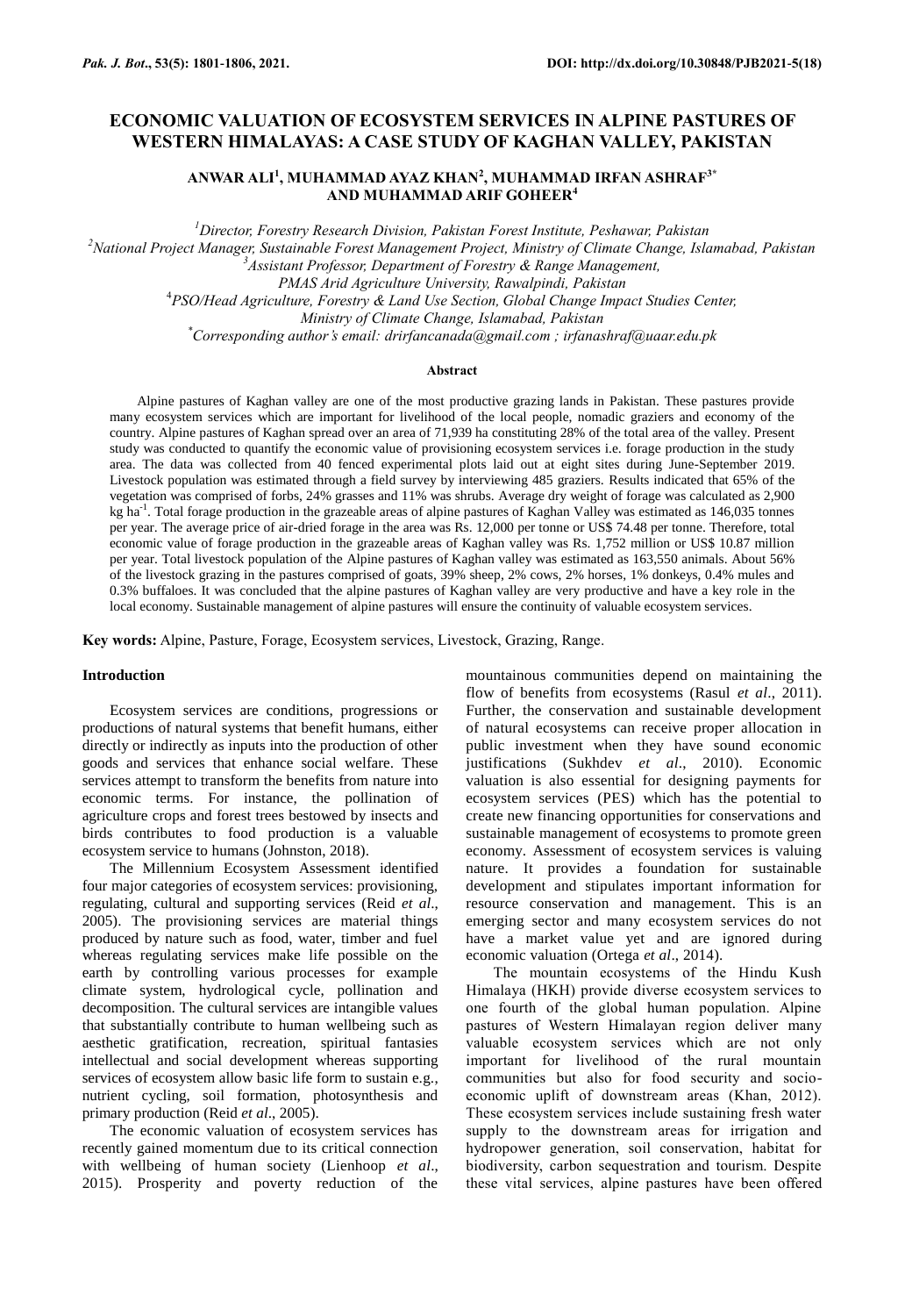little attention by the policy makers and ignored in the development agenda due to insufficient information about the economic value of these ecosystem services (Rasul *et al*., 2011). These services are taken for granted, not included in the calculation of Gross Domestic Product (GDP) and are rarely acknowledged in government policy. Resultantly, these ecosystems are under-valued and under-estimated. Consequently, natural resources of alpine ecosystems are being degraded due to anthropogenic factors and no efforts are being made for their conservation and sustainable management (Shaheen *et al*., 2017).

Alpine pastures are extended over an area of 1.375 million ha constituting 1.6% of the total land area of Pakistan. Alpine pastures of Kaghan Valley are important natural ecosystems which provide a wide range of services, having significant social, economic and ecological values. These pastures are attractive destination for graziers and tourists. Traditionally, continuous seasonal grazing is practiced by the local as well as nomadic graziers (Rahim *et al*., 2016). During early summer, livestock are driven up to alpine pastures which continuously graze untill late autumn.

Present study attempted to recognize and quantify the economic value of the important provisioning ecosystem services i.e. forage production in Kaghan valley. This study provides essential information for policy formulation and planning regarding conservation and sustainable development of alpine pastures in Pakistan.

### **Material and Methods**

**Description of the study area:** The focus of the present study was Kaghan valley of district Mansehra. The valley is considered to be a jewel amongst the beautiful valleys and is located in the North West mountainous region of Pakistan. The study area is a unique combination of subtropical chir-pine, moist temperate, dry temperate, subalpine birch forests and alpine scrub. In Kaghan valley, 71,939 ha area is under alpine pastures (Bukhari *et al*., 2012). Kaghan valley is situated between latitudes 34°14′ and 35 °11′ N and longitudes 72° 49′ to 74° 08′ E, located 250 kilometers away from the capital city Islamabad and is a popular destination for local and international tourists.

Generally, the climate of Kaghan is warm and temperate with a significant rainfall throughout the year. The conventional Köppen-Geiger climate classification of the region is Cfb, which represents temperate climate without dry season and warm summer. The coldest month averaging above  $0^{\circ}$ C, the annual average temperature is 12.6°C and the total annual rainfall is 893 mm (Anon., 2020). The average elevation of Kaghan valley is 2026 meters above sea level (Awan *et al*., 2011).

Grazing season: The diurnal mean temperature of 6°C and above defines the growing season for agricultural crops (Arsvoll, 1995). The growing season in Kaghan starts around middle of June and lasts by the end of September with mean daily temperature around  $10^{\circ}$ C. It was found during the field survey that most of the pastures are covered with snow up to first week of June. Thus the growing season in pastures of Kaghan consists

of about 100 days. There is a slight elongation in the growing season due to climate change in these high hill areas as compared to the past. An increase of  $0.78^{\circ}$ C has been recorded in the mean annual temperature of these areas during 1961-2000 (Bukhari and Bajwa, 2012).

**Grazing pattern:** The schedule and duration of grazing were explored by collecting information from local people as well as personal observation. The sources of drinking water have critical connection with grazing pattern. Therefore, the availability of water and the movement pattern of animals were also watched.

**Vegetation composition:** The vegetation was identified for three categories: grasses, forbs and shrubs. The composition of vegetation was estimated measuring the dry weight of the vegetation harvested from the fenced sample plots. The sample plot was 2 m long and 2 m wide and in total 40 sample plots were laid out at eight sites in the study area.

**Assessment of forage productivity:** Eight pastures (sites) were randomly selected for estimation of forage production in alpine pastures of Kaghan valley. Five fenced sample plots (2x2 meter) were established in May-June, 2019 at each site to protect the grass from grazing. Therefore, a total of 40 fenced sample plots (cages) were established for assessment of pasture productivity. GPS-coordinates and pictures of each cage were recorded. The list of experimental sites is provided in Table 1 and shown in Fig. 1.

**Table 1. List of experimental sites and their GPS coordinates in the study area.**

| Site No. | Site name     | <b>GPS</b> coordinates | <b>Elevation</b> |      |
|----------|---------------|------------------------|------------------|------|
|          |               | X                      | Y                | (m)  |
| 1.       | Basal         | 73.935843              | 35.048549        | 3240 |
| 2.       | Barhwai Nala- | 73.874122              | 34.924344        | 2994 |
| 3.       | Barhwai       | 73.861547              | 34.939316        | 2964 |
| 4.       | Lalazar       | 73.767165              | 34.927362        | 2975 |
| 5.       | Batakundi     | 73.754528              | 34.933416        | 2659 |
| б.       | Paya Seri     | 73.483539              | 34.616985        | 3053 |
| 7.       | Kund          | 73.296593              | 34.575971        | 2444 |
| 8.       | Kund Bala     | 73.293869              | 34.578081        | 2469 |

Forage production was estimated at the end of grazing season in September 2019. The grass inside the fenced sample plots was harvested and fresh biomass was weighed by digital balance. These samples were put in labeled bags and brought to Pakistan Forest Institute Laboratory for determination of air-dry weight of the grass. The air-dried forage production was calculated in tonnes per hectare (Hussain *et al*., 2015). At each site one fenced sample plot was harvested three times to compare the forage productivity of single cut with multiple cuts. In case of single cut, the plot was cut on 30th September i.e. after 120 days of fencing. In case of multiple cuts, the plot was cut after every 40 days i.e. first cut on  $10^{th}$  July, second cut on  $20^{th}$  August and third cut was on  $30<sup>th</sup>$  September.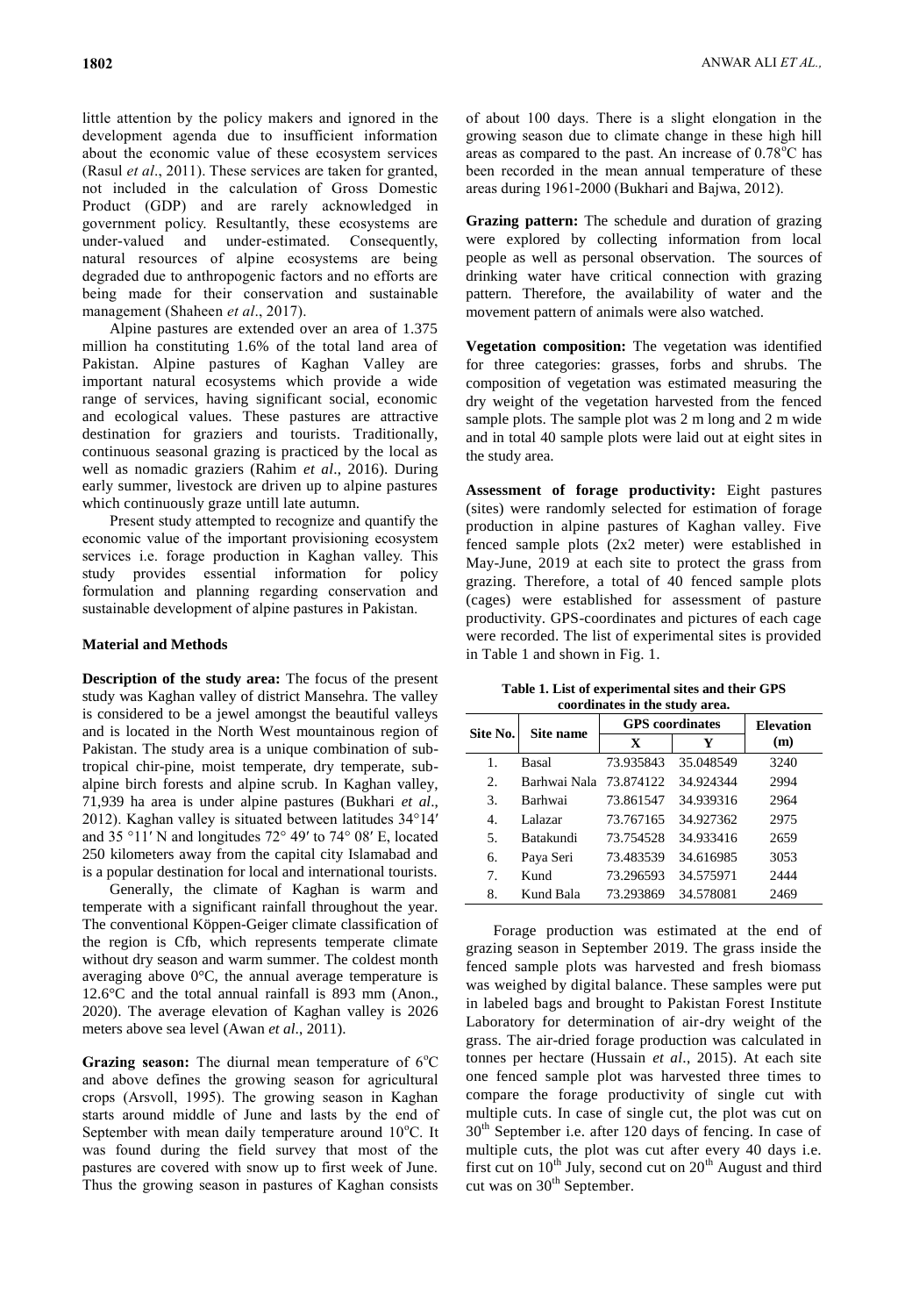

Fig. 1. Location of Sample Plots in the study area.

**Estimation of livestock population:** A field survey was conducted to determine the number of livestock grazing in the alpine pastures of Kaghan Valley during July-September 2019. The data was collected from 485 graizers in the valley. The collected data was cross checked with the heads of graziers called 'Muqaddam' who collects grazing fee from the graziers and interacts with landowners on their behalf. A total of 10 Muqaddams were interviewed independently. The graziers were initially hesitant to disclose actual number of animals. However, efforts were made to socialize with them and win their confidence to know actual number of livestock. The data was recorded using a proforma designed for the study. Socio-economic data on different aspects of the grazing patterns was collected from the individual graziers including both nomads and semi nomads.

**Economic valuation of the forage:** Direct use value method was adopted to estimate the economic value of forage production in Kaghan (Turner *et al*., 2004). The price of the forage was obtained by interviewing local graziers and community members. For this purpose, five graziers/community members were interviewed at each of the eight pasture sites. Thus, a total of 40 respondents were interviewed to know market price of forage. The average price was taken for compuation of forage value.

## **Results and Discussion**

**Grazing pattern:** It was observed during field visits that the nomads usually reach the pastures in the third or last week of June and stay there till last week of September. However, some of them start back journey in second or third week of September. They travel for 15 to 30 days on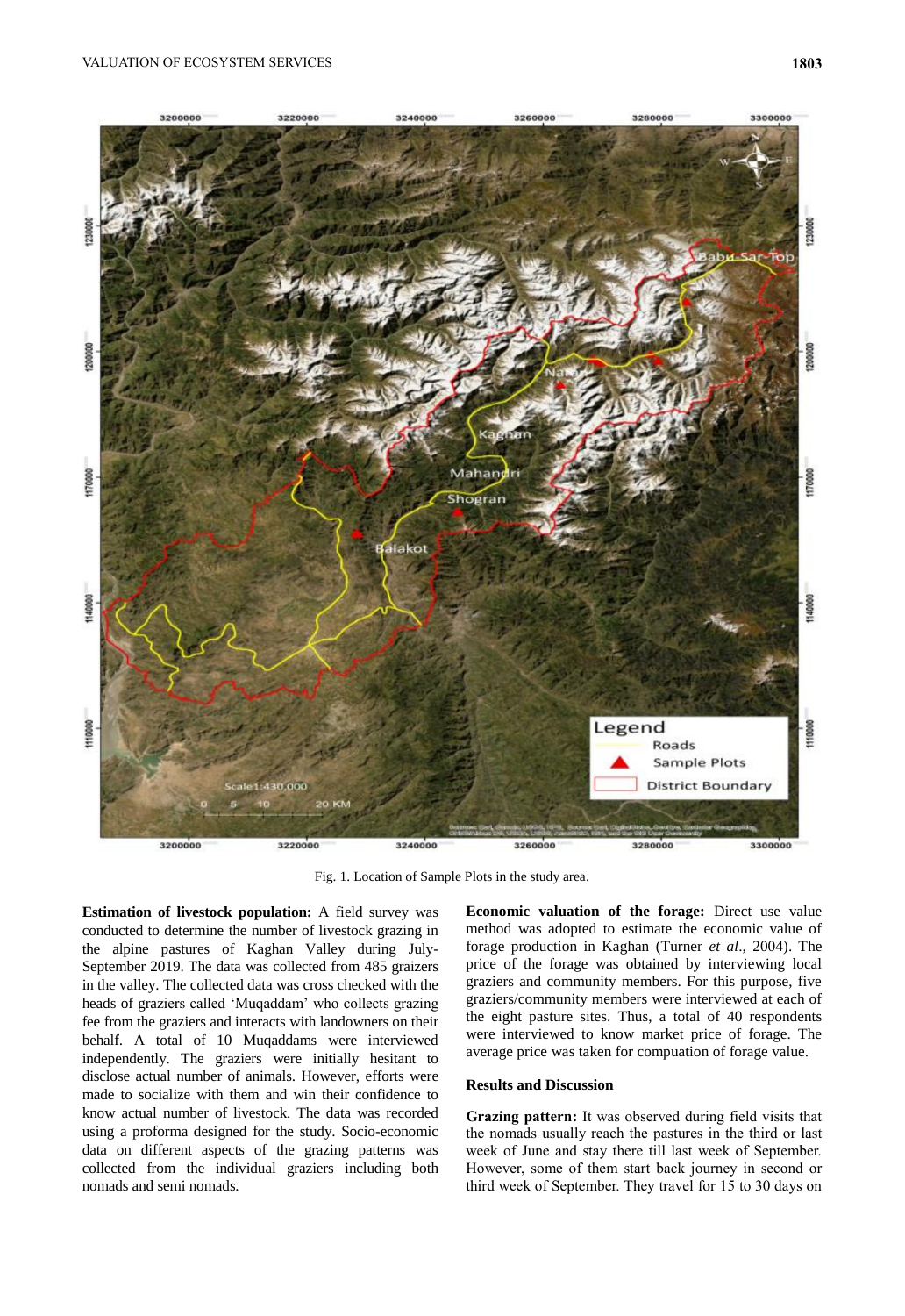either way to reach their destination. Some of them follow main road while others traverse through forests or rangelands. The semi-nomads start arriving at pastures during last week of June and stay till the middle of September. They travel 2-7 days on foot to reach their destinations on either way.

The graizers stay in pastures for about three months. All the animals except horses, mules and donkeys are driven to the grazing areas in the morning and brought back to the huts in the evening. The livestock graze freely for 10- 12 hours daily whereas the horses, mules and donkeys may stay in pastures as long as 24 hours. The horses, mules or donkeys are brought to the huts only when they are required for any service such as packing or riding. This pattern of grazing sometimes results in over-grazing of certain areas and underutilization of other areas.

It was observed that sufficient drinking water was available in these pastures in the form of springs, snowmelt water in depression and streams. Free ranging livestock drink water during grazing without any restriction. The graziers also take care of watering for livestock on daily basis. For this purpose, the livestock were driven to watering points twice a day in the morning and in the afternoon.

**Vegetation composition:** The vegetation of alpine pastures of Kaghan valley consisted of grasses, forbs and shrubs. The vegetation was composed of 24.38% grasses, 65.00% forbs, and 10.63% shrubs (Table 2). Major grass

species were *Agrotis gigantean, Carex* spp*., Aira* spp*., Lolium* spp*., Poa alpine, Poa annua* and *Pennisetum lanatum*. Dominant forb species were *Arenaia filiformiss, Chenopodium album, Astragalus leucocephalus, Cerastium cerastioides,* and *Dianthus crinitus*. Major shrub species included *Artemisia vulgaris, Ephedra procera* and *Sambucus nigitiana.* Similar findings have been reported by Rahman *et al*., (2021).

**Table 2. Composition of range vegetation in the study area.**

|    | Site No. Site name | <b>Grasses</b><br>$\%$ | Forbs<br>$\%$ | <b>Shrubs</b><br>$\%$ |
|----|--------------------|------------------------|---------------|-----------------------|
| 1. | Basal              | 26                     | 68            | 6                     |
| 2. | Barhwai Nala       | 24                     | 65            | 11                    |
| 3. | Barhwai Nala       | 27                     | 64            | 9                     |
| 4. | Lalazar            | 26                     | 64            | 10                    |
| 5. | Batakundi          | 23                     | 65            | 12                    |
| 6. | Paya Seri          | 22                     | 63            | 15                    |
| 7. | Kund               | 22                     | 68            | 10                    |
| 8. | Kund Bala          | 25                     | 63            | 12                    |
|    | Mean               | 24.38                  | 65.00         | 10.63                 |

**Forage production:** Mean fresh weight of forage in the alpine pastures was  $7,000 \text{ kg}$  ha<sup>-1</sup> (Table 3), whereas the air-dry weight was found to be  $2,900$  kg ha<sup>-1</sup> (Table 4). The highest forage production was recorded in Basal and Kund pastures with mean biomass production of 0.90 kg  $m^{-2}$  and the lowest was recoded at Lalazar as 0.35 kg m<sup>-2</sup>. This indicated that the alpine pastures of the valley are enormously productive.

**Table 3. Fresh weight of grasses collected from experimental sites.**

| Site No.                                  | Site name                                      | $\tilde{\phantom{a}}$ | Fresh weight (kg m <sup>-2</sup> ) |        |        |        |      |  |
|-------------------------------------------|------------------------------------------------|-----------------------|------------------------------------|--------|--------|--------|------|--|
|                                           |                                                | Plot 1                | Plot 2                             | Plot 3 | Plot 4 | Plot 5 | Mean |  |
| 1.                                        | Basal                                          | 1.730                 | 0.985                              | 1.146  | 0.450  | 0.170  | 0.90 |  |
| 2.                                        | Barhwai Nala                                   | 0.905                 | 0.565                              | 0.760  | 0.825  | 0.605  | 0.73 |  |
| 3.                                        | Barhwai Nala                                   | 0.790                 | 0.110                              | 0.085  | 0.085  | 1.435  | 0.50 |  |
| 4.                                        | Lalazar                                        | 0.645                 | 0.180                              | 0.230  | 0.236  | 0.435  | 0.35 |  |
| 5.                                        | Batakundi                                      | 2.625                 | 0.250                              | 0.360  | 0.245  | 0.690  | 0.83 |  |
| 6.                                        | Paya Seri                                      | 1.285                 | 0.930                              | 0.795  | 0.240  | 0.620  | 0.77 |  |
| 7.                                        | Kund                                           | 1.040                 | 1.545                              | 0.495  | 0.330  | 1.060  | 0.89 |  |
| 8.                                        | Kund Bala                                      | 1.200                 | 0.625                              | 0.485  | 0.340  | 0.435  | 0.62 |  |
|                                           | Mean fresh weight $(\text{kg m}^{-2})$<br>0.70 |                       |                                    |        |        |        |      |  |
| Mean biomass ( $kg \, ha^{-1}$ )<br>7,000 |                                                |                       |                                    |        |        |        |      |  |

| <b>Site</b> | Site name                            |        | Dry weight (kg m <sup>2</sup> ) |        |        |        |      |  |
|-------------|--------------------------------------|--------|---------------------------------|--------|--------|--------|------|--|
| No.         |                                      | Plot 1 | Plot 2                          | Plot 3 | Plot 4 | Plot 5 | Mean |  |
| 1.          | Basal                                | 0.45   | 0.325                           | 0.44   | 0.16   | 0.070  | 0.29 |  |
| 2.          | Barhwai Nala                         | 0.525  | 0.260                           | 0.330  | 0.310  | 0.260  | 0.34 |  |
| 3.          | Barhwai Nala                         | 0.235  | 0.08                            | 0.03   | 0.045  | 0.445  | 0.17 |  |
| 4.          | Lalazar                              | 0.275  | 0.09                            | 0.95   | 0.135  | 0.145  | 0.32 |  |
| 5.          | Batakundi                            | 0.59   | 0.17                            | 0.165  | 0.140  | 0.435  | 0.30 |  |
| 6.          | Paya Seri                            | 0.355  | 0.375                           | 0.335  | 0.090  | 0.435  | 0.32 |  |
| 7.          | Kund                                 | 0.365  | 0.61                            | 0.21   | 0.095  | 0.495  | 0.36 |  |
| 8.          | Kund Bala                            | 0.47   | 0.26                            | 0.17   | 0.110  | 0.200  | 0.24 |  |
|             | Mean dry weight $(\text{kg m}^{-2})$ |        |                                 |        |        |        | 0.29 |  |
|             | Biomass $(Kg ha^{-1})$<br>2,900      |        |                                 |        |        |        |      |  |
|             | Biomass (Tonnes $ha^{-1}$ )          |        |                                 |        |        |        | 2.90 |  |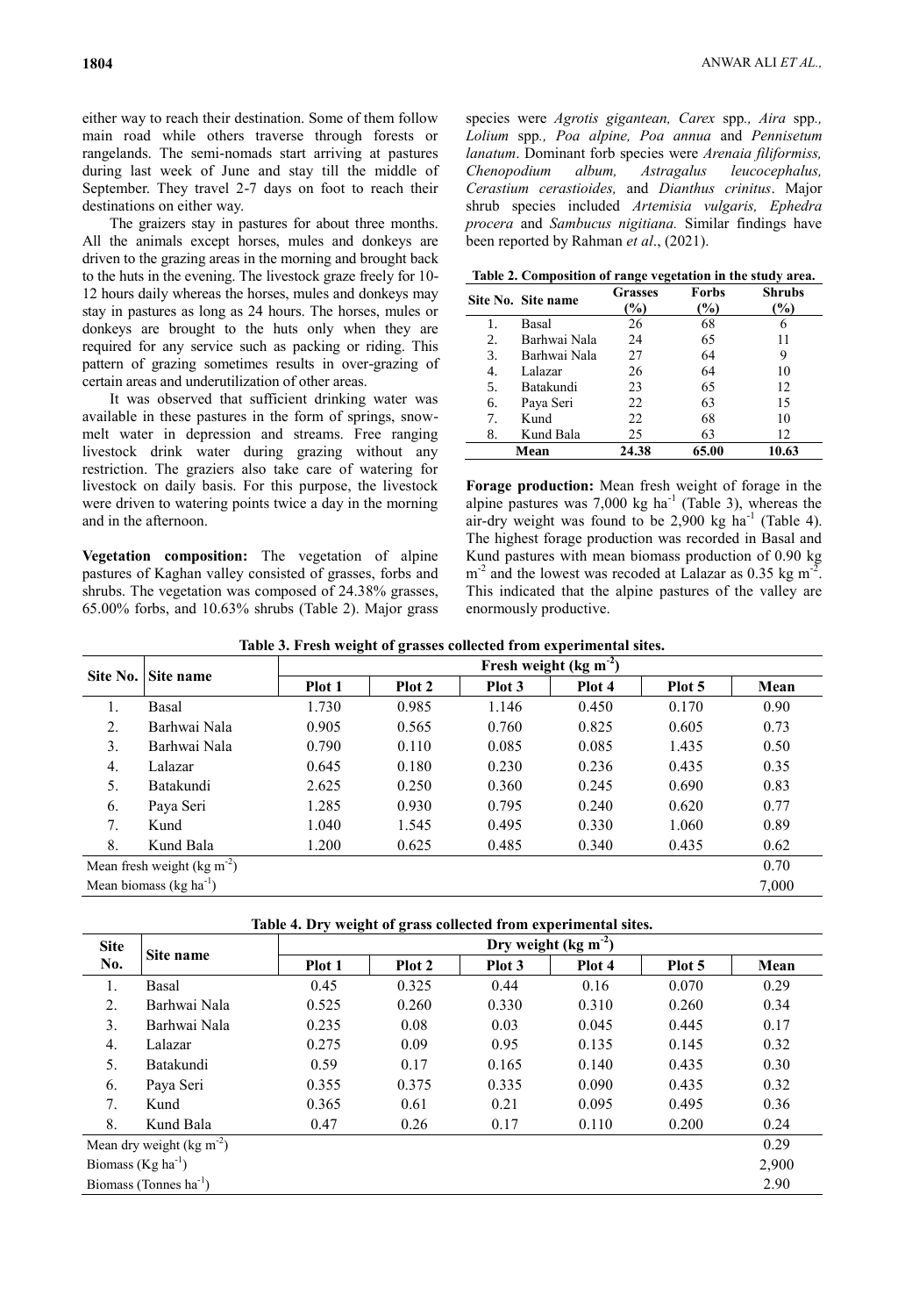| Site No.                    | Site name    | Dry weight ( $\text{kg m}^{-2}$ ) |            |  |  |
|-----------------------------|--------------|-----------------------------------|------------|--|--|
|                             |              | <b>Multiple cuts</b>              | Single cut |  |  |
| 1.                          | Basal        | 0.4500                            | 0.2487     |  |  |
| 2.                          | Barhwai      | 0.5250                            | 0.2900     |  |  |
| 3.                          | Barhwai Nala | 0.2350                            | 0.1500     |  |  |
| 4.                          | Lalazar      | 0.2750                            | 0.3300     |  |  |
| 5.                          | Batakundi    | 0.5900                            | 0.2275     |  |  |
| 6.                          | Paya Seri    | 0.3550                            | 0.3087     |  |  |
| 7.                          | Kund         | 0.3650                            | 0.3525     |  |  |
| 8.                          | Kund Bala    | 0.4700                            | 0.1850     |  |  |
| Mean $(\text{kg m}^{-2})$   |              | 0.4081                            | 0.2616     |  |  |
| Mean biomass $(Kg ha^{-1})$ |              | 4.081                             | 2.616      |  |  |

**Table 5. Comparison between single cut and multiple cuts.**

**Comparison between single cut and multiple cuts:** The statistical test of significance showed a significant difference between forage production of single and multiple cuts at eight sites (Table 5). Average air-dry biomass for single cut was recorded as  $2{,}616$  Kg ha<sup>-1</sup> whereas this productivity was  $4,081$  Kg ha<sup>-1</sup> for multiple cuts which were cut three times during July to September. This indicated that the pastures have the potential to be grazed three times during a grazing season.

**Forage production in the valley:** Average forage production (air-dry) was 2.90 ton  $ha^{-1}$  (Table 4). The total area classified as alpine pasture in Kaghan valley was estimated as 71,939 ha (Bukhari *et al*., 2012). However, it was observed during field survey that the entire area was not accessible for grazing animals due to its unfavorable topographical features and vegetation patterns. Due to lack of accurate data, it was estimated through observation that about 30% area is not accessible for grazing animals (Sardar, 1997). Hence the grazeable area in the valley was estimated

as 50,357 ha. Therefore, the total forage production in the grazeable areas of alpine pastures of Kaghan Valley was estimated at 146,035 tonnes per year.

**Economic value of the forage production:** The average price of air-dried forage in the area was Rs. 12,000 per tonne or US\$ 74.48 per tonne (conversion factor: 1US\$= 161.13 PKR). Accordingly, the total economic value of forage production (146,035 tonnes) in the grazeable areas of Kaghan valley was estimated as Rs. 1,752 million or US\$ 10.87 million per year.

**Estimation of grazing livestock population in pastures:**  Results of field survey indicated 485 graziers in 10 different pasture localities (Tables 7 and 8). Two types of graiziers were found grazing their animals in the pastures viz. nomadic and semi-nomadics. Semi-nomads were the graziers who come from other parts of Kaghan Valley and the adjoining areas such as Balakot, Kohistan and Chilas and spend their summers in alpine pastures. On the other, nomadic graziers come from Rawalpindi, Hassanabadal, Haripur, Attock, Taxila, Chakwal while some transitory graziers come from Afghanistan. They spend their winter in scrub zone of Attock, Rawalpindi and Haripur districts, start their journey in June and reach pastures of Kaghan in July. The type of graziers with presence percentage found in Kaghan Valley during summer season of 2019 is given in Table 6.

Total population of livestock grazing in the pastures was estimated as 163,550 animals. It was observed that the pasture of Gattidas experienced more grazing pressure due to high number of graziers i.e. 282 with average flock population of 400 and total of 112,800 livestock heads. Similarly, pasture of Paya hosted the least number of graziers due to tourism activities.

#### **Table 6. Results of t-test assuming equal variance.**

|               |          |                |                    |           |        | -                        |                        |                          |                        |       |
|---------------|----------|----------------|--------------------|-----------|--------|--------------------------|------------------------|--------------------------|------------------------|-------|
| Mean          | Variance | <b>Samples</b> | Pooled<br>variance | df        | t Stat | $P(T \le t)$<br>one-tail | t Critical<br>one-tail | $P(T \le t)$<br>two-tail | t Critical<br>two-tail |       |
| Multiple cuts | 0.408    | 0.014          |                    | $0.010\,$ | ι4     | 2.928                    | 0.005                  | .761                     | 0.011                  | 2.144 |
| Single cut    | 0.261    | 0.005          |                    |           |        |                          |                        |                          |                        |       |
| .             |          |                |                    |           |        |                          |                        |                          |                        |       |

Alpha ( $\alpha$ : 0.05)

|                     | Table 7. Grazier's types and count in the study area. |  |
|---------------------|-------------------------------------------------------|--|
| <b>Grazier type</b> | Number of graziers Percentage                         |  |

| Total                  | 485 | 100 |
|------------------------|-----|-----|
| $~(local & non-local)$ |     |     |
| Semi-nomadic           | 378 | 78  |
| Nomadic (Afghanistan)  | 50  | 10  |
| Nomadic (Pakistani)    | 57  |     |

| Table 8. Livestock population grazing in Kaghan valley. |                    |                    |                              |  |  |  |
|---------------------------------------------------------|--------------------|--------------------|------------------------------|--|--|--|
| Site No.                                                | <b>Site</b>        | No. of<br>graziers | Number of<br>livestock heads |  |  |  |
| 1.                                                      | Gadtidas           | 282                | 112,800                      |  |  |  |
| 2.                                                      | Dodhipat           | 39                 | 9750                         |  |  |  |
| 3.                                                      | Manoor gali        | 7                  | 1750                         |  |  |  |
| 4.                                                      | Patandas           | 15                 | 3750                         |  |  |  |
| 5.                                                      | Paya               | 3                  | 750                          |  |  |  |
| б.                                                      | Jheel Saifulmalook | 20                 | 5000                         |  |  |  |
| 7.                                                      | Kach Gali          | 7                  | 1750                         |  |  |  |
| 8.                                                      | Basal              | 55                 | 13750                        |  |  |  |
| 9.                                                      | Jhalkad            | 42                 | 10500                        |  |  |  |
| 10.                                                     | <b>Bans Baik</b>   | 15                 | 3750                         |  |  |  |
|                                                         | Total              | 485                | 163,550                      |  |  |  |
|                                                         |                    |                    |                              |  |  |  |



Fig. 2. Livestock composition in the study area by animal type.